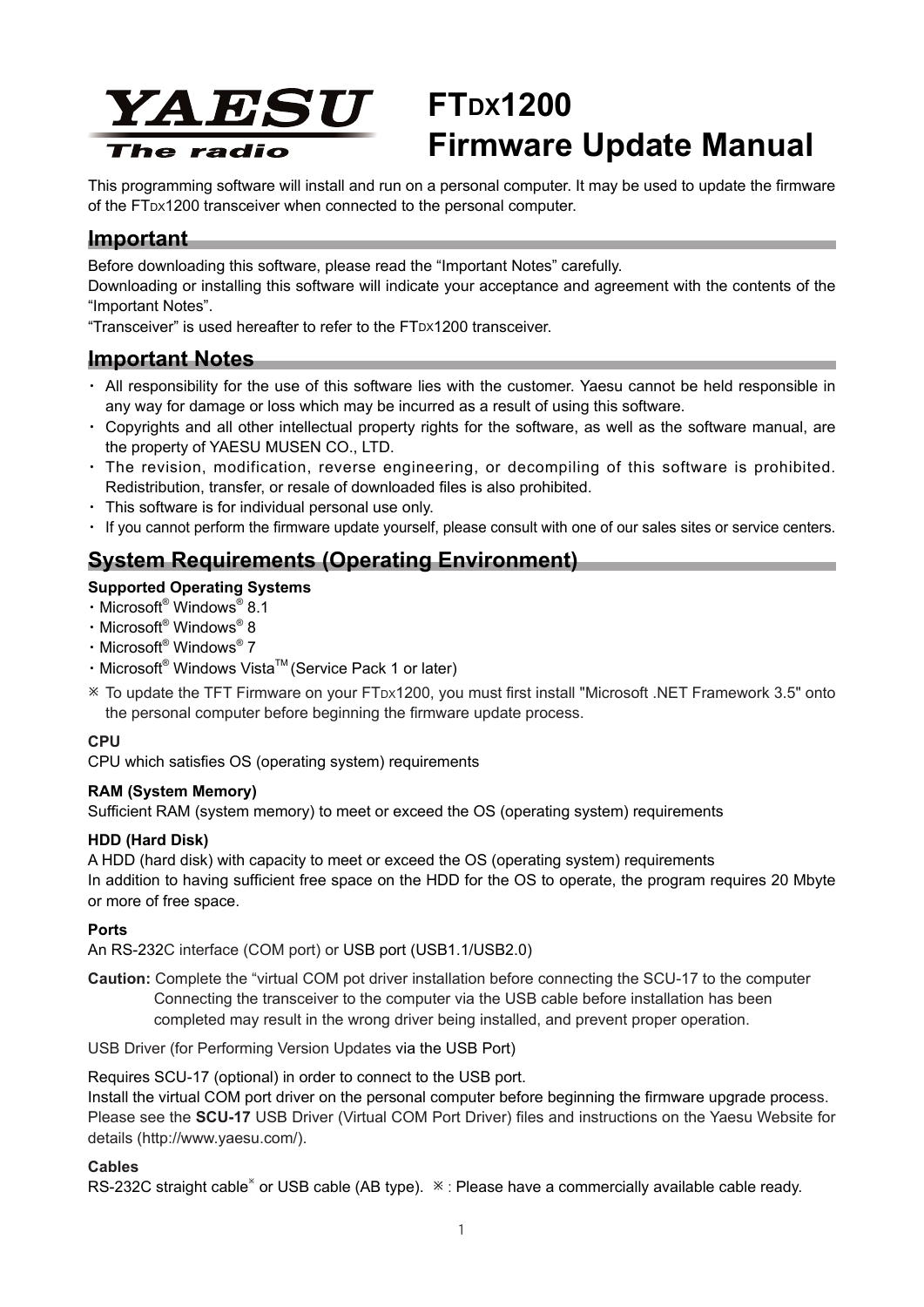# **Regarding this Firmware**

MAIN, DSP, and TFT firmware are available for the FTDx1200 transceiver. Check your firmware version, and perform firmware updates when needed.

## **How to Confirm the Firmware Version (see below**)

## **How to Update the MAIN Firmware (see page 3)**

Downloading the MAIN Firmware Transfer Software: YFSW020 Firmware: AH058H\_V\*\*\*\*.SFL

## **How to Update the DSP Firmware (see page 5)**

Downloading the DSP Firmware

Transfer Software: FW-DSP Firmware: AH058H\_V\*\*\*\*.dat

## **How to Update the TFT Firmware (see page 8)**

Downloading the TFT Firmware

Transfer Software: TFW Firmware: TFT\_V\*\*-\*\*.bin

# **How to Confirm the Firmware Version**

Press and hold the [**POWER**] key to turn the transceiver ON, while pressing and holding the [**GEN**] key, [**50**] key, and [**ENT**] key on the transceiver main panel.

The version of each firmware will be displayed on the TFT screen.

|                    | Version Information |  |
|--------------------|---------------------|--|
| Main: V01-02       |                     |  |
| DSP : VO5-44       |                     |  |
| TFT : V01-00       |                     |  |
| <b>FFT: V81-00</b> |                     |  |
|                    |                     |  |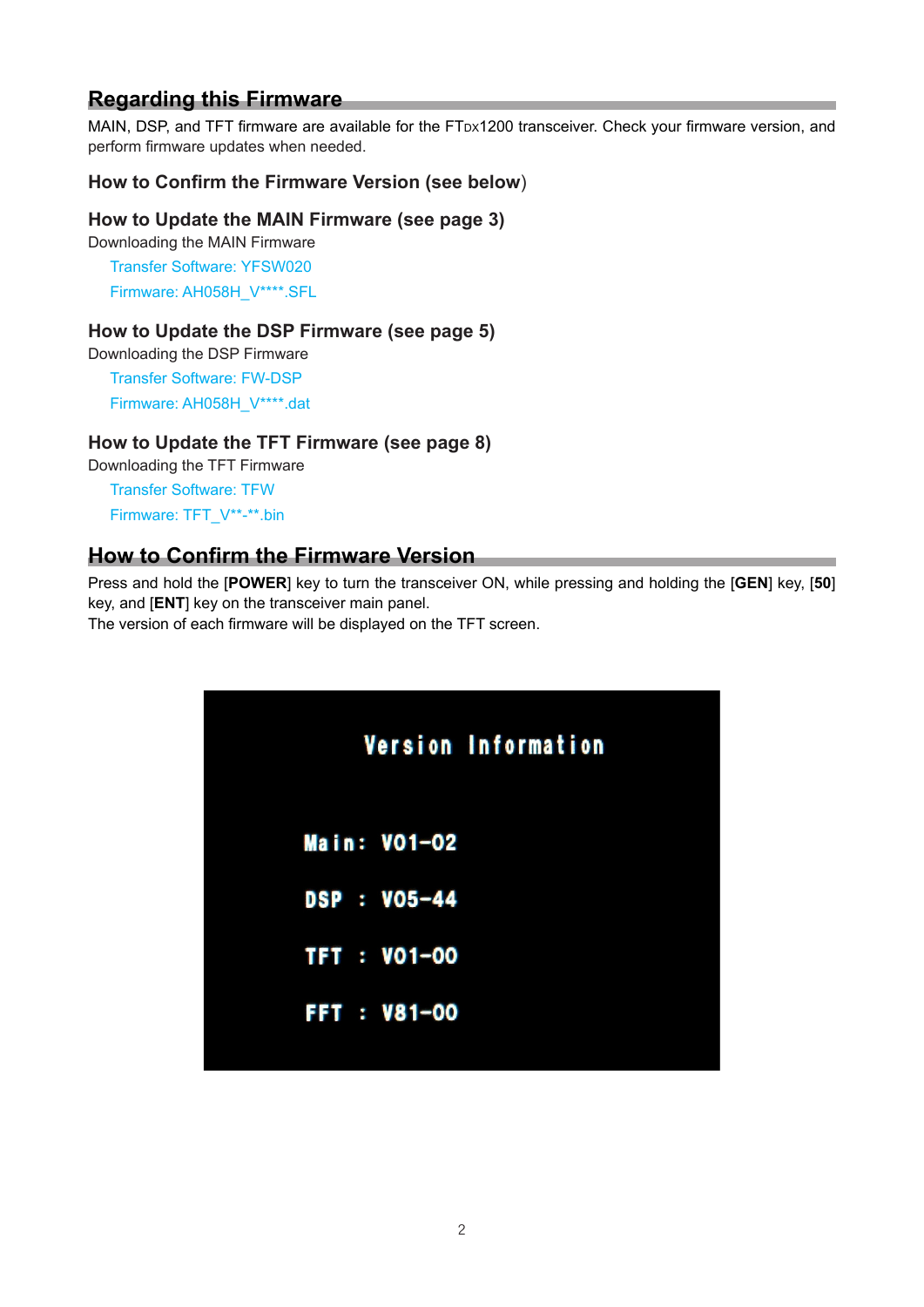# **How to Update the MAIN Firmware**

Preparation: Download the YFSW020 transfer software and AH058 V01<sup>\*\*</sup>.SFL firmware to the same folder, and Unzip the downloaded zip file.

## **The example below is for Windows® 7.**

- 1. Confirm that the radio is turned OFF then disconnect the DC cable and all other cables from the transceiver.
- 2. Connect the transceiver CAT terminal and personal computer COM port with an RS-232C straight cable. (No driver installation is required when connecting via an RS-232C cable.) Alternatively, connect the transceiver unit CAT terminal and personal computer USB port via the **SCU-17** and supplied connection cables. (The **SCU-17** virtual COM port driver must be installed in advance.)

3. Confirm that the external DC power supply is turned OFF, and connect the DC cable to the transceiver. While pressing and holding the [UP] ( **A**) and [DOWN] (**V**) keys on the transceiver front panel, turn the

external power supply ON. (Do not touch the transceiver POWER switch.)

**NOTE**: This puts the radio into program mode and the display will be blank.

4. Execute the YFSW020.exe transfer software.

Click the "Configure" button and set the COM port number.

(Use an "Enhanced COM port" when using a USB cable. Please see the **SCU-17** Virtual COM Port Driver instructions on the Yaesu Website for details (http://www.yaesu.com/).)

| 20 YFSW020 for FTDX1200 Series                                     |                               |                           |                  | $\mathbf{x}$<br>o lo                                                         |
|--------------------------------------------------------------------|-------------------------------|---------------------------|------------------|------------------------------------------------------------------------------|
| <b>SFL File</b><br>AH058_V0100.SFL                                 | Date<br>2013/04/08 17:22:56   |                           | Reload<br>Browse | Configure<br><b>COM PORTCOM1</b><br><b>YF SW020 Ver.1.00</b><br><b>YAESU</b> |
| [FILENAME]                                                         | AH058 V0100.SFL<br>2013/04/08 | بك بك<br>بك بك            | <b>WRITE</b>     | Close                                                                        |
| [DATE]<br>[CPU]<br>[PRODUCT NAME] FTDX1200<br>[FIRM Version] V0100 | R5F61663N50FPV                | بلديك<br>بقه بقه<br>بك بك |                  |                                                                              |
| [R code]<br>[CHECK SUM]                                            | R<br>05C4E77C(00000-7FFFF)    | بك بك<br>يك بك            |                  |                                                                              |
| [CHECK SUM]<br>C:¥FTDX1200¥YFSW020(forFTDX1200 AH058H)             | 05C4E77C                      |                           |                  |                                                                              |

5. Click the "Browse" button on the **YFSW020** transfer software screen, and select the firmware to be transferred (SFL file).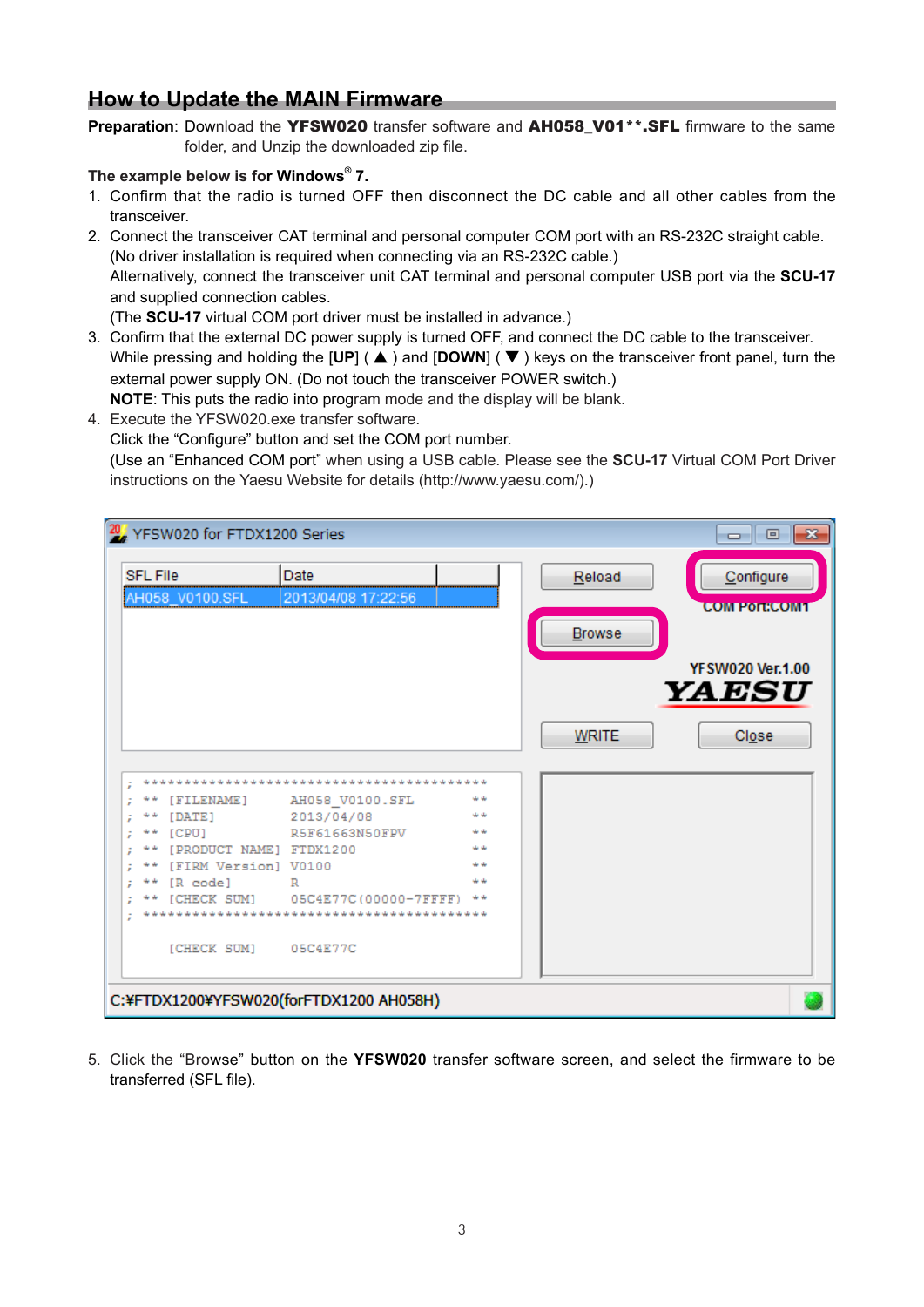6. Click the "WRITE" button on the YFSW020 transfer software screen. The firmware transfer process will begin.

Please wait until the process has been completed.

|   |                 | 20 YFSW020 for FTDX1200 Series |                                         |                                     |               | $\Sigma$<br>回<br>$\Box$           |
|---|-----------------|--------------------------------|-----------------------------------------|-------------------------------------|---------------|-----------------------------------|
|   | <b>SFL File</b> | AH058_V0100.SFL                | Date<br>2013/04/08 17:22:56             |                                     | Reload        | Configure<br><b>COM Port:COM1</b> |
|   |                 |                                |                                         |                                     | <b>Browse</b> |                                   |
|   |                 |                                |                                         |                                     |               | <b>YFSW020 Ver.1.00</b><br>YAESU  |
|   |                 |                                |                                         |                                     | <b>WRITE</b>  | Close                             |
| ÷ |                 |                                |                                         | يك بك بك بك بك بك بك بك بك بك بك بك | Now writing   |                                   |
|   |                 | [FILENAME]                     | AH058_V0100.SFL                         | بك بك                               |               |                                   |
|   |                 | [DATE]                         | 2013/04/08                              | بك بك                               |               |                                   |
|   | بك بك           | [CPU]                          | R5F61663N50FPV                          | بك بك                               |               |                                   |
|   |                 | [PRODUCT NAME] FTDX1200        |                                         | بك بك                               |               |                                   |
|   | يليا بيليا      | [FIRM Version] V0100           |                                         | بيك بيك                             |               |                                   |
|   |                 | [R code]                       | R                                       | بك بك                               |               |                                   |
|   |                 |                                | [CHECK SUM] 05C4E77C(00000-7FFFF)       | يك بك                               |               |                                   |
|   |                 |                                |                                         |                                     |               |                                   |
|   |                 | [CHECK SUM] 05C4E77C           |                                         |                                     |               |                                   |
|   |                 |                                | C:¥FTDX1200¥YFSW020(forFTDX1200 AH058H) |                                     |               |                                   |

When "OK?" is displayed on-screen, the update has been completed.

7. Click the "OK" button.



- 8. Turn off the external power supply OFF.
- 9. Disconnect the RS-232C cable, or the USB cable, connecting the transceiver to the personal computer.
- 10.Turn the external power supply ON.
- 11.Press and hold the the [**FAST**] + [**LOCK**] keys, and then press the [**POWER**] key on the transceiver main panel, turning the transceiver ON (Reset procedure).
- 12.Confirm that the transceiver has turned ON, and then press and hold the [**POWER**] key to turn it off. This completes the firmware upgrading process.

If there is a problem during the update process, disconnect the DC cable from the transceiver, and turn the external power supply OFF, then close the YFSW020 transfer software, and try again.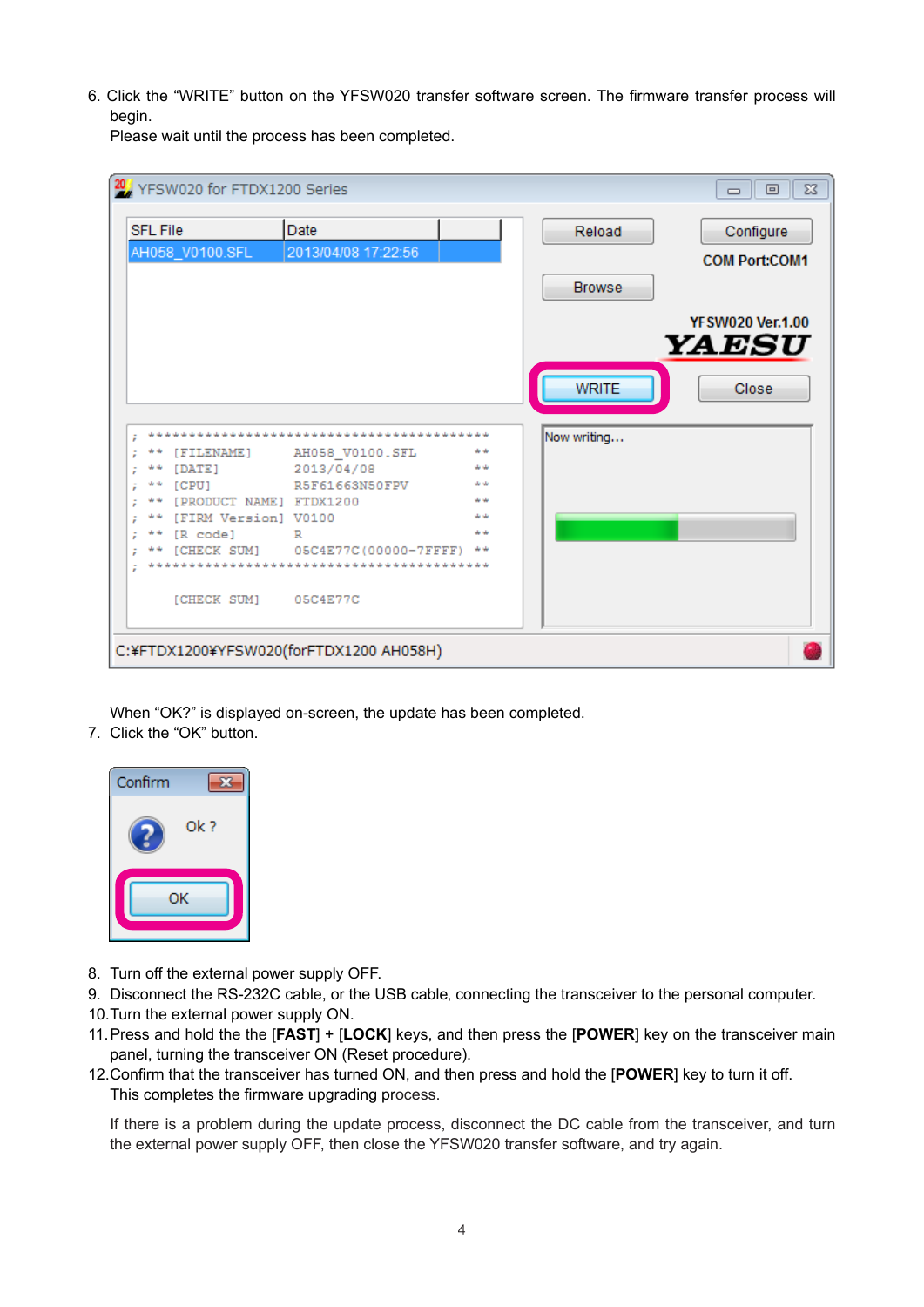# **How to Update the DSP Firmware**

Preparation: Download the FW-DSP transfer software and AH058H\_V<sup>\*\*</sup>.dat firmware to the same folder, and Unzip the downloaded zip file.

#### **The example below is for Windows® 7.**

- 1. Confirm that the radio is turned OFF then disconnect the DC cable and all other cables from the transceiver.
- 2. Connect the transceiver CAT terminal and the personal computer COM port with an RS-232C straight cable.

(No driver installation is required when connecting via an RS-232C cable.)

Alternatively, connect the transceiver CAT terminal and the personal computer USB port via the **SCU-17** and supplied connection cables.

(The **SCU-17** virtual COM port driver must be installed in advance.)

3. Connect the DC cable to the transceiver, and turn the external power supply ON.

Press and hold the [**MOX**] + [**BK-IN**] keys while pressing the [**POWER**] key on the transceiver main panel, turning the transceiver ON.

The transceiver LED indicator will appear as below, and the unit will switch to DSP write mode.

| — $MEM - - VFO-A - - VFO-B -$ | $VFO-A$ | $VFO-B$ |
|-------------------------------|---------|---------|
|                               |         |         |

4. Execute the FW-DSP.exe transfer software.

| <b>图 FW-DSP</b>                 |             |
|---------------------------------|-------------|
| FW-DSP V1.00                    | YAESU MUSEN |
| COM Select<br>$\overline{COM1}$ | End         |
| $\theta$<br>- %                 | Update      |
|                                 |             |

When the following screen appears, click the "OK" button.

| $\Sigma$         |  |
|------------------|--|
| Not Use COM Port |  |
| ОΚ               |  |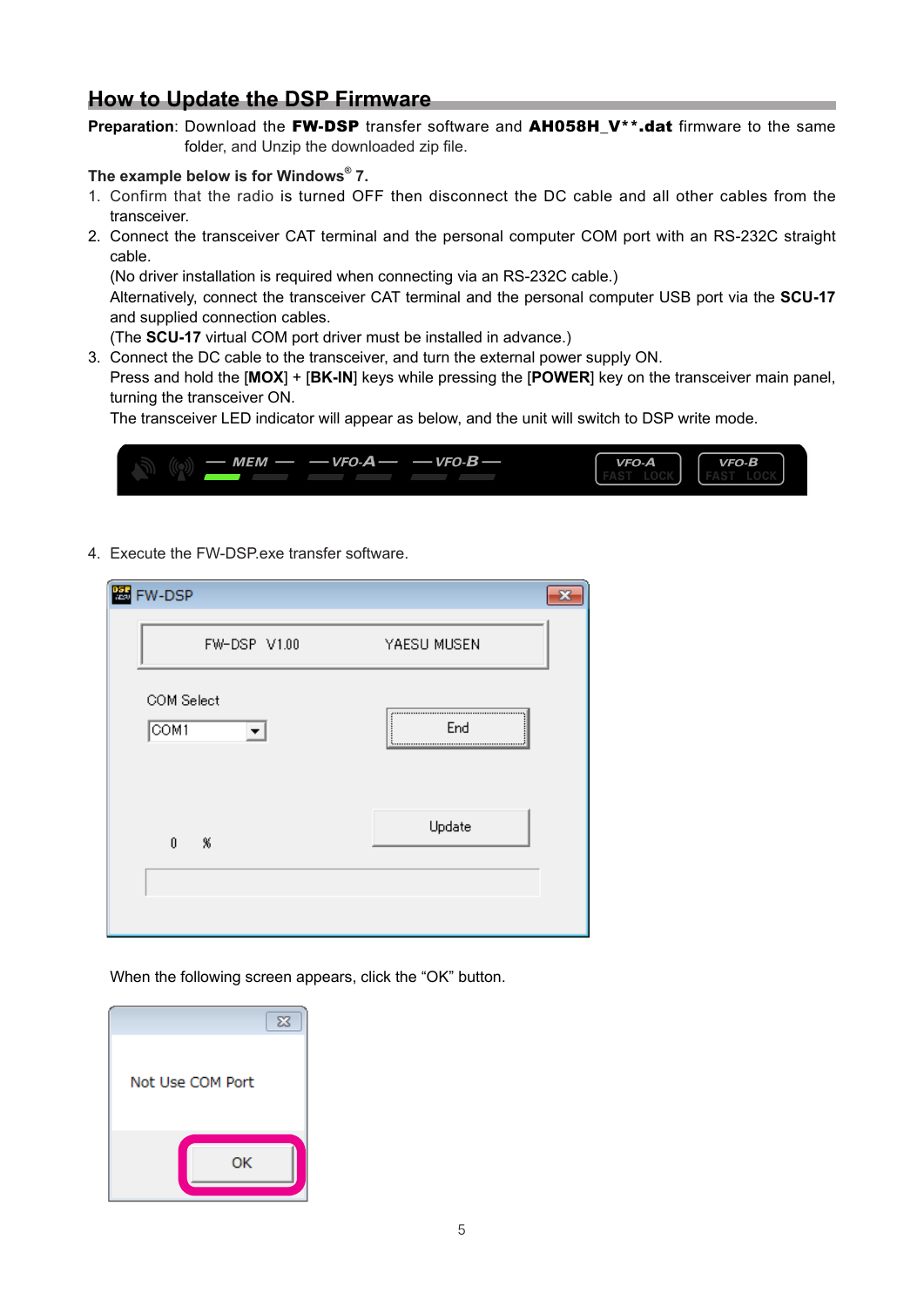On the **FW-DSP** COM Select screen, set the COM port number.

| 图 FW-DSP                                                                                                          |               |  |
|-------------------------------------------------------------------------------------------------------------------|---------------|--|
| FW-DSP V1.00                                                                                                      | YAESU MUSEN   |  |
| COM Select<br>COM1<br>COM1<br>A.<br>COM <sub>2</sub><br>COM3<br>COM4<br>Ξ<br>COM5<br>COM6<br>COM7<br>COM8<br>COM9 | End<br>Update |  |

The COM port number may vary from computer to computer.

(Use an "Enhanced COM port" when using a USB cable. Please see the **SCU-17** Virtual COM Port Driver instructions on the Yaesu Website (http://www.yaesu.com/).)

Click the "Update" button on-screen, select the firmware to be transferred (dat file), and click the "Open" button.

| <b>恶</b> FW-DSP                 |              |             |  |
|---------------------------------|--------------|-------------|--|
|                                 | FW-DSP V1.00 | YAESU MUSEN |  |
| COM Select<br>$\overline{COM1}$ |              | End         |  |
| $29 -$                          | 86           | Update<br>  |  |
|                                 |              |             |  |

Please wait until the process has been completed.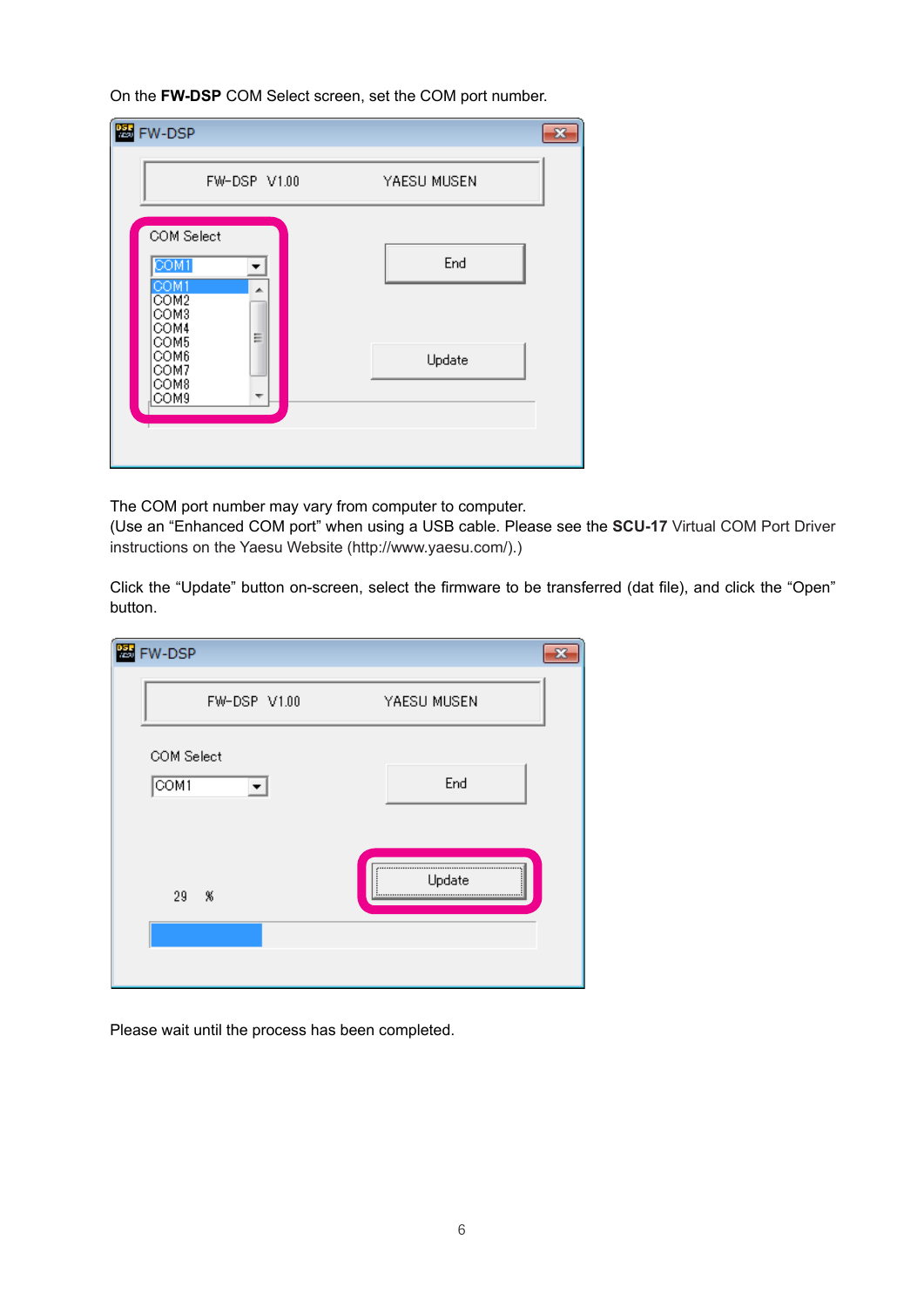When the progress bar is full, and "Completion!" is displayed on the screen, the update has been completed.



- 5. Click the "OK" button displayed on-screen.
- 6. Press and hold the [**POWER**] key on the transceiver main panel, turning off the transceiver power.
- 7. Click the "End" button on the transfer software screen.
- 8. Disconnect the RS-232C cable or the USB cable connecting the transceiver to the personal computer. This completes the firmware update process.

If there is a problem during the update process, disconnect the DC cable from the transceiver, and turn OFF the external power supply; then close the FW-DSP transfer software, and try again.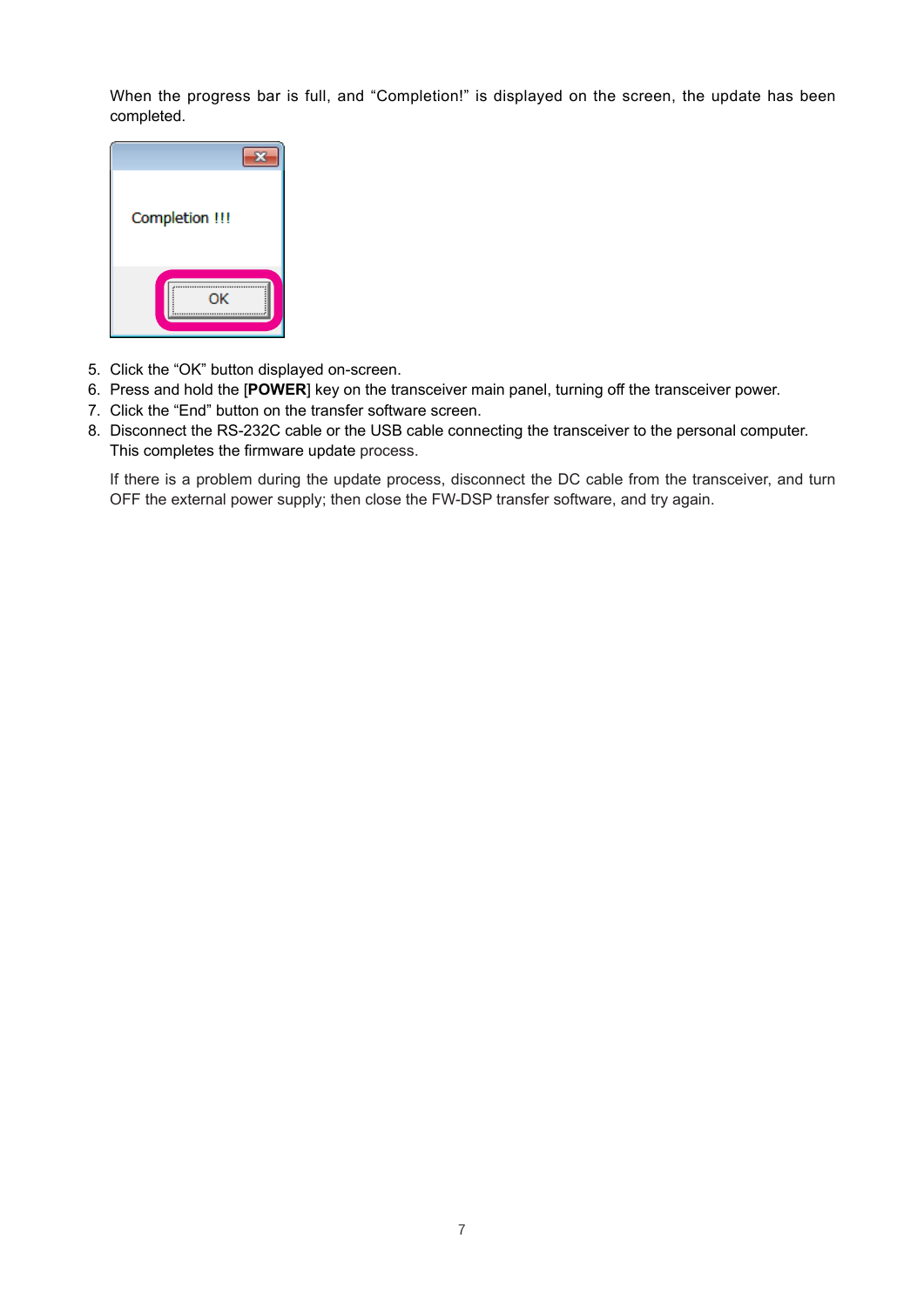# **How to Update the TFT Firmware**

- **Preparation:** Download the TFW transfer software and TFT V01-\*\*.bin firmware to the same folder, and Unzip the downloaded zip file.
- ø To update the TFT Firmware on your FTDX1200, you must first install "Microsoft .NET Framework 3.5" onto the personal computer before beginning the firmware upgrade process.

## **The example below is for Windows® 7.**

- 1. Confirm that the radio is turned OFF then disconnect DC cable and all other cables from the transceiver.
- 2. Connect the transceiver CAT terminal and the personal computer COM port with an RS-232C straight cable.

(No driver installation is required when connecting via an RS-232C cable.)

Alternatively, connect the transceiver CAT terminal and the personal computer USB port via the **SCU-17** and supplied connection cables.

(The **SCU-17** virtual COM port driver must be installed in advance.)

3. Connect the DC cable to the transceiver, and turn the external power supply ON.

Press and hold the [**NOTCH**] + [**CONT/APF**] keys while pressing the [**POWER**] key on the transceiver main panel, turning the transceiver ON.

The transceiver LED indicator will appear as below, and the unit will switch to TFT write mode.



4. Execute the TFW.exe transfer software.

| <b>TFT Flash Writer</b>         |              |
|---------------------------------|--------------|
| TFW V01-01                      | YAESU MUSEN  |
| <b>COM Port Select-</b><br>COM1 | <b>YAESU</b> |
| Update File Select              |              |
|                                 | FileSelect   |
| <b>Execute Update</b><br>Update |              |
|                                 | Cancel       |
|                                 | End          |

On the TFW COM Port Select screen, set the COM port number.

The COM port number may vary from computer to computer.

(Use an "Enhanced COM port" when using a USB cable. Please see the **SCU-17** Virtual COM Port Driver instructions on the Yaesu Website (http://www.yaesu.com/).)